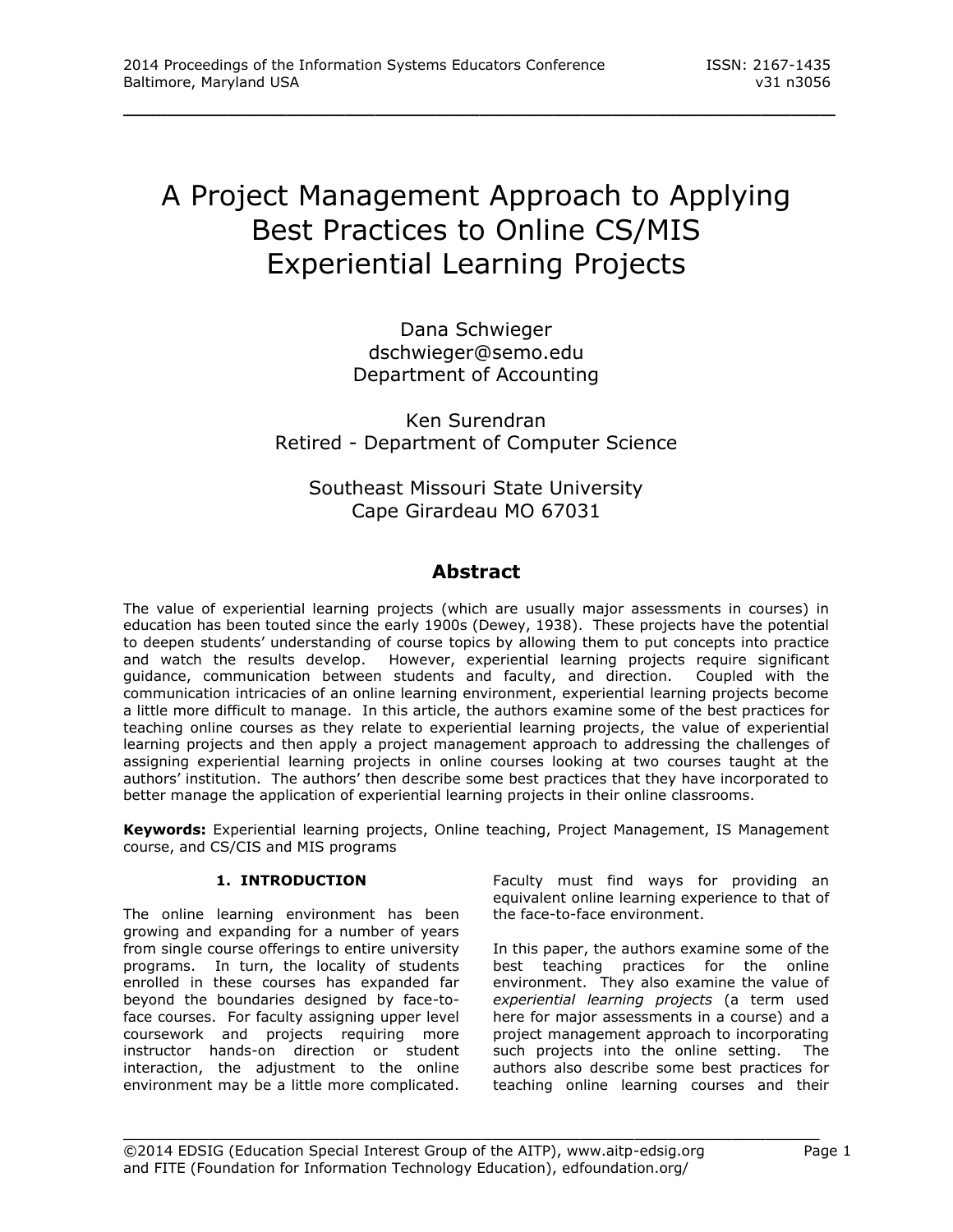application to experiential learning projects using the framework provided by Elbeik and Thomas' Project Management (PM) model (1998).

## **2. LITERATURE REVIEW**

In this section, the authors examine three streams of literature. The first stream focuses upon best teaching practices that can be used in the online environment. The second stream describes characteristics of project management which is applied as a framework later in the paper. The third stream of literature draws from the body of research describing experiential learning assessments.

#### **2. 1 Best Practices for Project-based Teaching Online**

A number of articles have been written on best practices for teaching online courses (Fish & Wickersham, 2009; Keengwe & Kidd, 2010). Several of these best practices should be incorporated regardless of delivery mode such as sequencing projects to build upon previous learning experiences or designing projects that create value beyond the classroom environment (Barrett, 2012).

Kerr (2011: 29) compiled ten best practices for teaching online high school courses that can be applied at any level of education and through different modes of delivery. The tasks in Kerr's best practices are to:

- (1) Include multiple sources of content to provide students with a range of perspectives.
- (2) Provide timely, thorough feedback.
- (3) Provide students with opportunities for choosing their assignment submission medium.
- (4) Incorporate opportunities for students to manage their learning process.
- (5) Include rubrics for assessment of work.
- (6) Include examples of discussion responses or student work.
- (7) Create authentic learning experiences.
- (8) Have fun with student introductions.
- (9) Incorporate social media to decrease isolation.
- (10) Ensure students are aware of course technology requirements.

By their nature, online courses have particular characteristics that may need to be addressed to improve the learning experience. The lack of physical presence during communication seems to generate the greatest obstacles in online courses. Thus, faculty should keep in mind that they will need to communicate differently and more carefully when communicating with the class as a whole and with students individually. Faculty must also work a little harder to develop relationships with the students (Dykman & Davis, 2008; Fish & Wickersham, 2009; Wegmann & McCauley, 2009).

Wegmann and McCauley (2009) further emphasized the importance of purposeful communication from incorporating student introductions at the start of the semester to providing personalized emails offering direction as well as encouragement throughout the course. In developing an online course for a master's degree program in education, McCrory, Putnam, and Jansen (2008) tried to design their courses to provide for student interaction with the subject matter, the instructors, and with other students.

Interacting with the subject matter is at the heart of experiential learning projects. Likewise, communicating effectively is essential in conducting effective experiential learning projects, especially in a setting in which communication obstacles already exist. In the next section, the authors examine a project management model that emphasizes the important role that communication plays in projects. This same model can be applied to online courses and the implementation of experiential learning projects, described in section 2. 3, in the online classroom.

## **2. 2 Six Stage Project Management Model**

The literature reviewed in the previous section emphasized the value of good communication in online classes. Elbeik and Thomas (1998) noted the importance of communication throughout the project management process (Figure 1). Their model consists of five stages briefly defined below:

- The **Define** stage drives the process as the project and key objectives are fully discussed with the stakeholders.
- The **Plan** stage is an ongoing process that may be adjusted as the project unfolds.
- The **Team** members are usually involved with the Plan and Control stages and are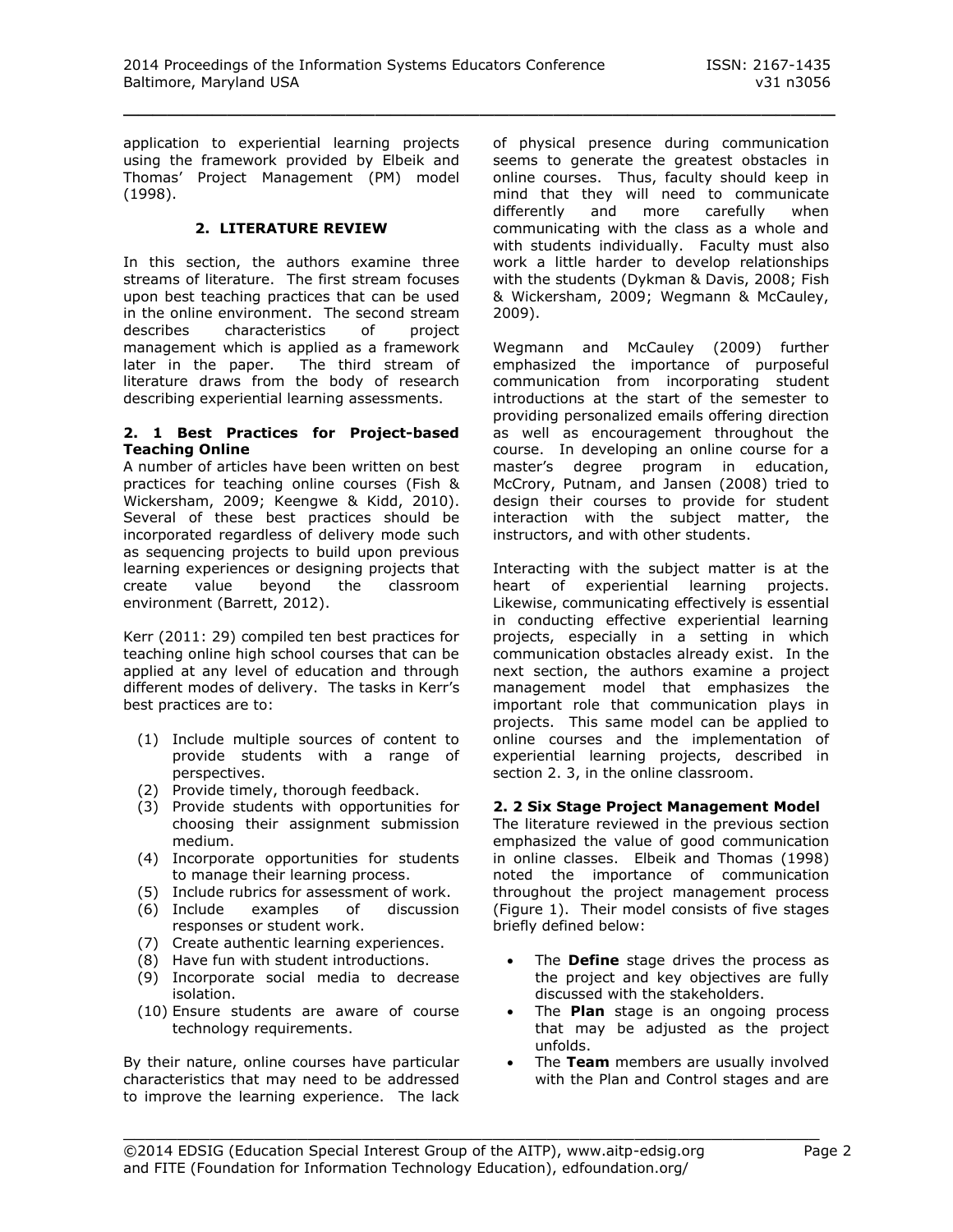led and motivated throughout the project.

- **Communication** takes place at all stages of the project, both formally and informally.
- During the **Control** stage, the activities of the team are monitored in respect of the plan.
- The **Review and Exit** stage consists of a finalizing and evaluation of the project and process as well as an accumulation of lessons learned.



**Figure 1 - Elbeik & Thomas (1998), p. 14.**

The process may loop and continue as an iterative process for the life of revisions to the project (SME 2. 0, 2012).

Elbeik and Thomas' (1998) model illustrates how strong communication should be applied throughout the life of a project. The model can also be used in the application of experiential learning projects described in the next section.

## **2. 3 Experiential Learning Projects**

Experiential learning theory has long running roots into research conducted in the early 1900's. Kolb (2005) noted that experiential learning theory is grounded in the work of such noted scholars as Dewey, Lewin, Piaget, James, Jung, Freire, and Rogers. A number of articles have been written regarding the application of experiential learning projects major assessments in a course - throughout the educational landscape including K-12 programs, community colleges and university settings around the world (Chan, 2012). With experiential learning projects, students are able to visualize the application of course concepts to real world situations and to experience the benefit of their knowledge and skills applied outside the classroom setting.

In 2006, The Royal Academy of Engineering commissioned a study of skill requirements needed by U. K. engineering graduates. From the analysis of over 400 respondents, the researchers found that engineering graduates needed "…technical expertise with practical ability, backed up by strong interpersonal skills…" (Spinks, Silburn, Birchall, 2006: 59). Another study identified project-based learning as a teaching method that would better develop "a capability set including personal and professional development, sustainability, problem solving and decision-making, technical competence (engineering analysis, teamwork & leadership and communication" (Jollands, Hadgraft, Ward, & Grundy, 2005:167)

Experiential learning projects often generate benefits beyond the confines of a single course. In some instances, student projects turn into temporary project implementation jobs or open a door for an internship or part time employment with the client. Students may also be able to use community clients as references or include the project on their resumes.

Sigmon (1979) noted the "reciprocal" nature of experiential learning projects for the student and university as well as the clients. Such projects are capable of generating goodwill for the university (and the client) within the community, promoting the client's name to the campus community, and hopefully gaining insights into the thoughts and opinions of potential customers.

The next section describes experiential learning projects implemented in two different online courses at the authors' institution. The authors describe the projects and the additional steps that they incorporated to accommodate the online learning environment. Several of the steps correspond to Elbeik & Thomas' project management model to facilitate team development, improve communication, assist with implementation and control, as well as finalize the project and review.

## **3. COURSES**

Some of the tasks listed under best practices play a role in preparing the class syllabus.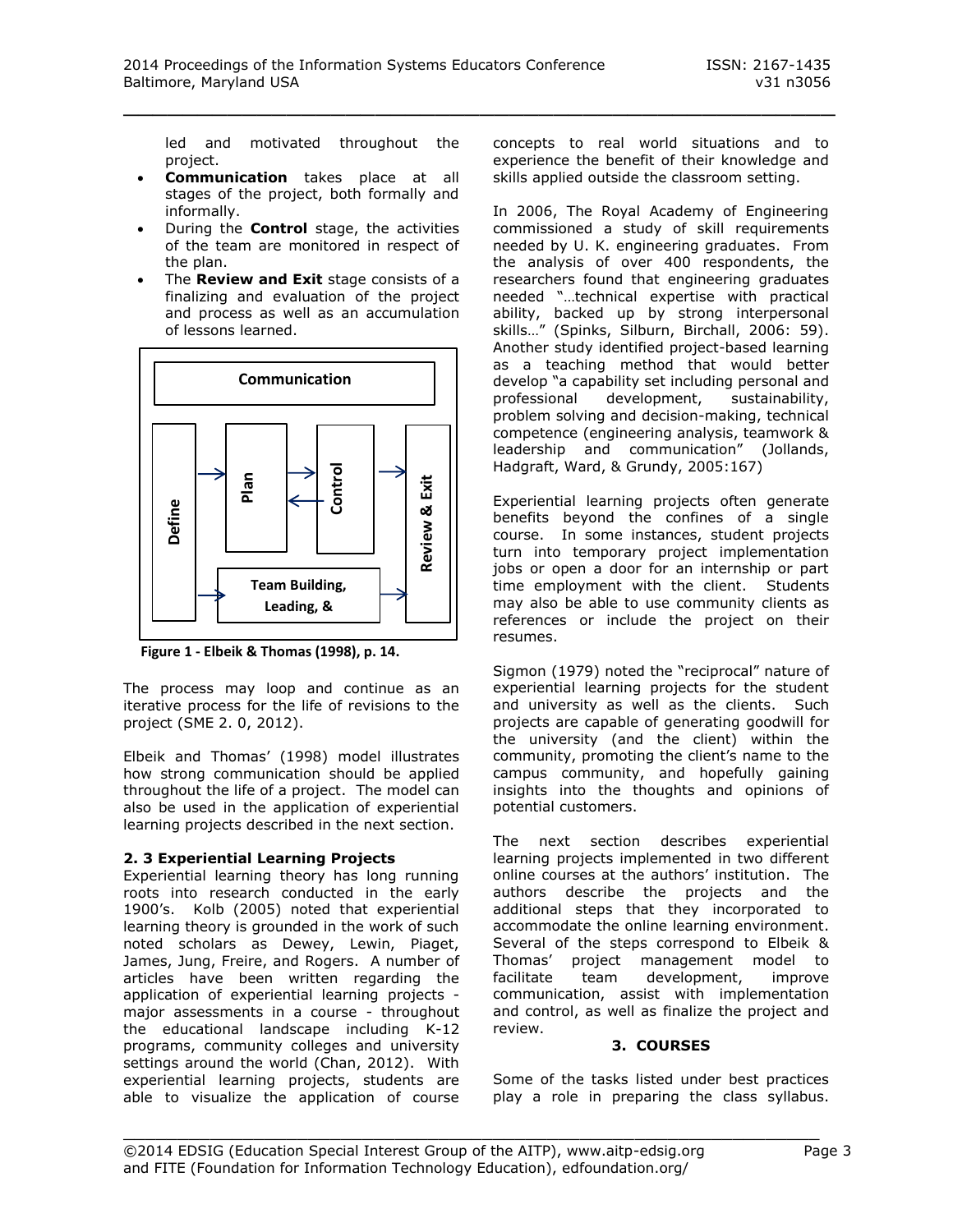Quite a few of the best practices can be applied in the selection and execution of major assessments that are formulated as experiential learning projects.

This paper examines the application of experiential learning projects in two graduatelevel courses offered online to students at the authors' institution. The following section describes the two courses as well as accommodations that were made to address the online teaching environments and encourage project success.

## **3. 1 Integrated Decision Support Systems**

Integrated Decision Support Systems (BA630) is a core course required of all MBA students at the authors' institution. The course covers a variety of MIS topics including IT purchasing decisions, infrastructure decisions, project management, change management, data mining, and systems analysis and design concepts. Experiential learning projects have been utilized in both face-to-face and online versions of the course. When community clients have not been found, similar projects are used with written descriptions replacing the interview process.

## **3. 1. 1 Group Formation**

The face-to-face version of the course is taught in a three hour time block one night a week over the sixteen week semester. The average number of students in the class each semester is approximately 32. During the first week of the semester, students are asked to create groups, for the first project, after an interviewtype ice breaker followed by one minute introductions of each member to the class. The face-to-face students are allowed to create their own groups. This approach works well most semesters.

The online version of the course is usually taught over a six-week period during the summer. The same topics and number of exercises are taught as in the face-to-face version. Because the course is taught over an abbreviated time frame, the instructor forms the groups for the first project by noon on the second day of class. Students are asked to introduce themselves to the class using a forum and to complete a personal evaluation of their IT skills by the end of the first day of the semester. The instructor then uses the collected data to form the groups.

Besides questions oriented toward skills associated with the programs to be covered and IT skills in general, the personal evaluation asks for undergraduate major, current employment status, and residency during the course of the semester. Depending upon the make-up of the class, groups are formed, for the most part, based upon the following criteria:

- One person who is located in an international country
- One person who is local and can visit the client and can stop by the instructor's office to ask questions if needed
- One person who is in a different time zone than the college
- One person who has had the instructor before
- One person with significant IT skills/experience

Depending upon the size of the class, the groups are usually limited to three or four students. Thus, students may meet multiple criteria. Based upon the students enrolled in the class, if the instructor is able to easily address the basic criteria, other factors are considered as well. The instructor also tries to group people with similar work ethics as well as career goals, if known. For instance, a younger student hoping to work in the accounting field may be teamed with a student who is currently an accountant to help the younger student network. Remote students who live relatively close to each other are also sometimes placed in the same group in case they wish to work on something together.

There are only two group projects assigned in the six week online course, one assigned during the first week and due by the middle of the semester. One assigned in the middle of the course with a due date closer toward the end of the semester. The first project is a small group project requiring the use of Google Drive and Google Hangouts. Additional tools are suggested such as Trello (project management) and Doodle (meeting scheduler).

## **3. 1. 2 MBA Group Project 1**

The purpose of the project is to familiarize students with online collaboration tools and to help students get to know each other through working on a small project. This is similar to what was noted in a survey of over 100 respondents who attributed the success of an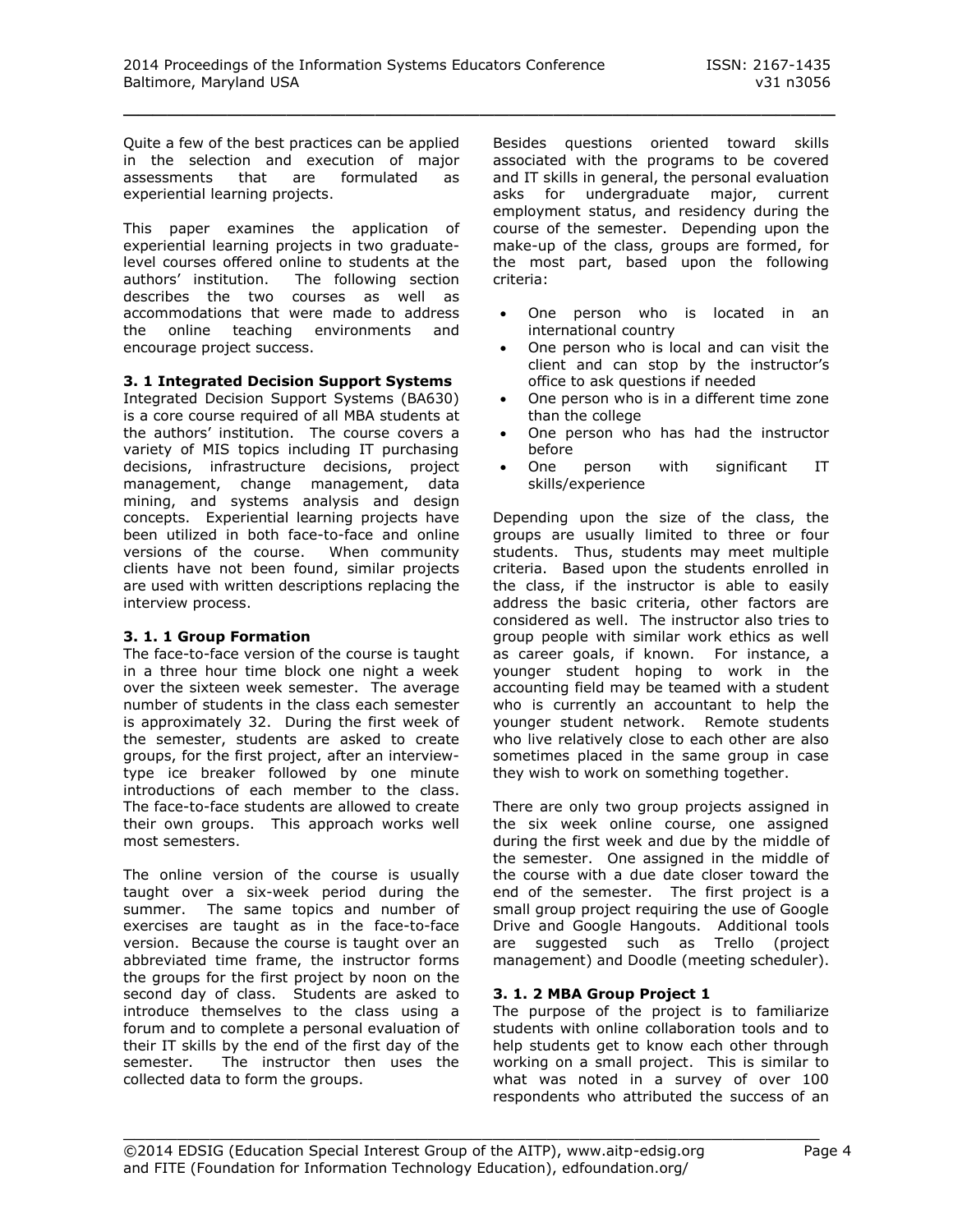e-Research project to "…the precedent of trust and respect that had been built by working on prior projects together." (Lawrence, 2006: 392)

The project is written to be completed, for the most part, individually but requiring students to be responsible for different elements and to work together for the submission of the project as a whole. For instance, one person is to take the role of project leader and be responsible for overseeing that the project gets completed and that a folder is created in Google Drive for sharing work. Each of the other students in the group was responsible for creating and overseeing one file to be created in the shared drive. The student groups are asked to create two small word processed documents, one spreadsheet and one presentation. Each group member is asked to research a technology based upon a specific theme and contribute information about their technology to the shared files. The group is also required to meet using Google Hangouts and then write about the experience in one of the word processed documents. The students must evaluate their group members' performance at the end of the project through a group member evaluation form.

The face-to-face course has a similar project in order to facilitate online collaborative work. Although the students are strongly encouraged to meet completely online, they often complete part of their work face-to-face.

#### **3. 1. 3 MBA Group Project 2**

In the following section, the description of Project 2 is applied to the Elbeik and Thomas' Project Management model (1998).

**Teams:** Students are allowed to select their own groups for the second group project. However, they must abide by the time zone criteria as described in 3. 1. 1 Group Formation unless approved by the instructor. (The MBA program attracts students from around the world. The time zone criterion is required to prevent significantly varied time zones across groups. ) Over the past ten years in which the course has been offered online, most groups have maintained the same membership as assigned for Project 1.

Student groups usually start the second group project a little more rapidly than they started the first project. The second project requires students to work through the system analysis and design process for a community client experiential learning project, when available, or a case study when real clients cannot be found. Most projects focus upon the development of a database; however, during one semester, the project centered on the development of a web site for the community client.

**Define:** Project descriptions are provided with depth and great detail. Instructional notes and video tutorials have been developed to assist students with unfamiliar materials.

**Communication:** Most communication among group members takes place via email, text messages, phone, and Facebook. However, more students used Google Hangouts for communicating during the summer 2014 semester than in previous semesters. In addition, most groups used Google Drive for sharing their work; however some used Microsoft's One Drive or Dropbox.

**Control:** One group member operated as the project manager and took responsibility for overseeing the project, maintaining communication, and seeing that the assignment was submitted on time. The local group member worked on behalf of the group with any meetings that had to be handled faceto-face with the client or obtaining assignment clarification or assistance from the instructor.

**Exit and Review:** At the end of the project, students are asked to evaluate their team members' performance in the group. If groups have problems, the students are asked for additional detail. On the final test, students are given an essay question in which they describe something that they learned in class that they can apply as future managers. Although they are not specifically asked to focus upon the systems analysis and design project, most of the essay answers describe something that they learned from the project, most often oriented toward project management.

As indicated in the literature review and the project management model, communication is key. Those groups that communicated well were usually very successful in their projects and satisfied with their group work. Some even carried their relationships on to other classes and class projects. Those groups that communicated poorly, and/or lacked strong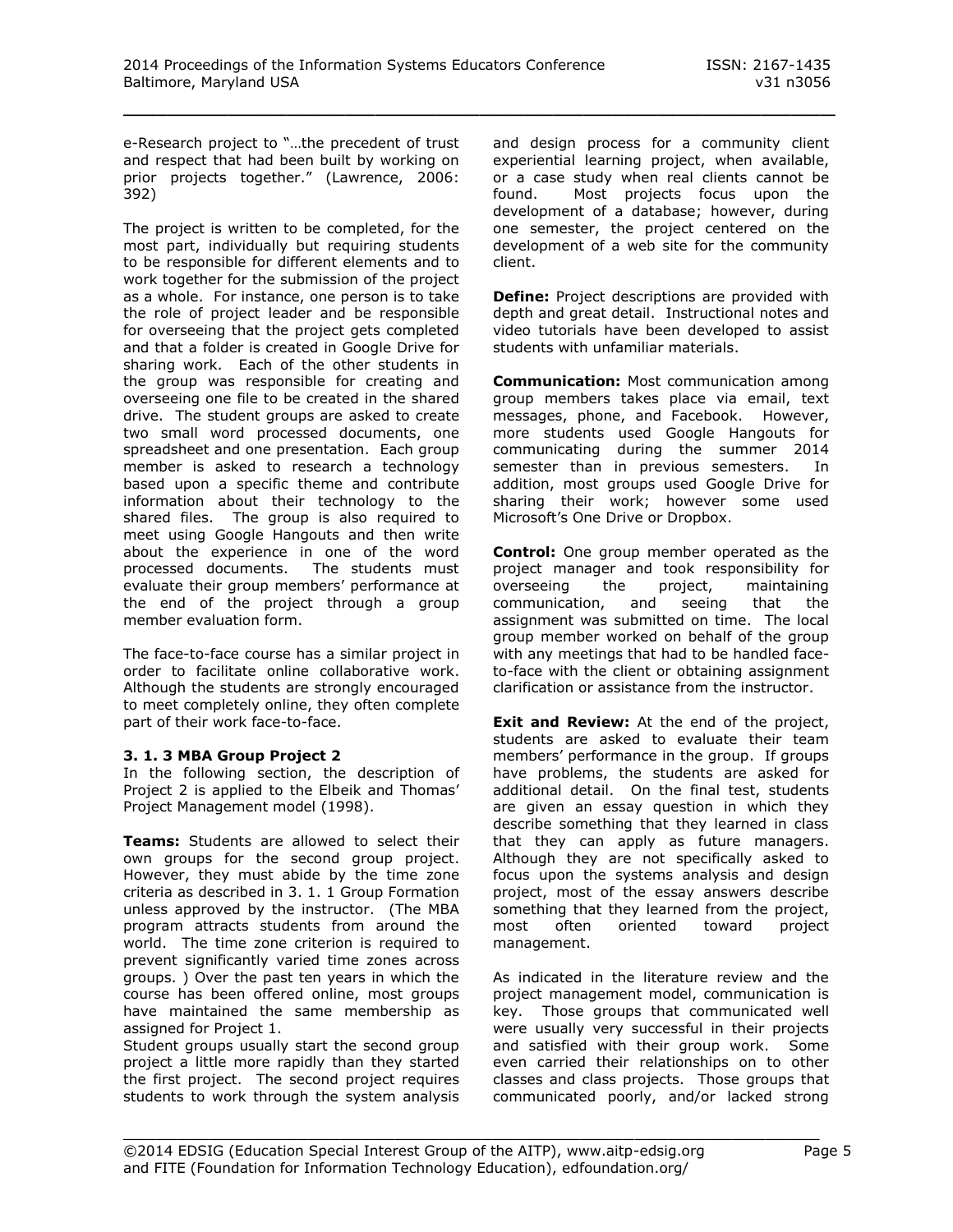team leadership, usually performed poorly on the project or the work fell on the shoulders of only one or two members.

#### **3. 2 Information System Management (ISM)**

In this section, we present the analysis for an experiential learning project in a 500-level course that is open to both undergraduate and graduate level students. The Information System Strategy and Management (IS575) course is offered as an elective to both Computer Information System undergraduate majors as well as graduate level MBA students. To obtain graduate level credit, the graduate students are required to write an additional term paper (strategic planning report for an organization).

The course has normally been offered in a face-to-face format. However, during the spring 2014 semester, the course was offered online. The majority of the weekly course work centers around topic based research and analysis reports. However, there is one larger project, a consultancy report, in which students work with community clients. This project will be the focus of the next section.

## **3. 2. 1. ISM Project 1**

**Define:** In the consultancy report, students examine the IT department and IT services provided in an organization, either on campus or of their choosing. They are then asked to write a paper describing the organization's IT infrastructure including: hardware, software, networking, security measures, customer support, and IT department management structure.

**Teams:** The students are allowed to work as individuals or to work in teams of two or three. Most remote students work individually which loses the team project aspect.

**Plan:** Undergraduate students located on campus are asked to utilize one of the on campus departments for their consultancy report. Students living a distance from campus are asked to use one of their connections for finding a community client.

**Controls:** One of the problems that the instructor ran into with the project was the lack of control. When the course was taught in a face-to-face format, the instructor would accompany the teams to their first meetings with the clients and guide the students during further work.

**Communication**: Because the instructor was unable to provide intermediary guidance during the project and the clients were scattered across the country, the instructor was unsure of the actual amount of communication that took place between the students and community clients.

**Exit and Review:** Peer evaluations were used to evaluate student performance. However, minimal detail was provided by most groups to warrant sufficient evaluations.

In examining the two courses, the authors discovered some project management practices that were used, or should be used, in both courses that can be applied to future online experiential learning projects. These best practices are suggested in addition to those provided in the literature.

#### **4. BEST PRACTICES APPLIED TO ONLINE COURSES**

As indicated in the literature review, there are a number of journal articles that describe best practices for teaching online. Here we use the project management framework (discussed in Section 2. 2), to illustrate the application of best practices the authors encountered (Section 2. 1) in their courses.

## **4. 1 Define - Course**

**Course syllabus and policies:** To encourage students to read the course syllabus and policy statement as well as familiarize themselves with the online course structure and testing tool, a short quiz over the material was offered on the first day of class. Students could take the quiz up to five times in order to receive a perfect score. Questions focused upon instructor response time during the week, on weekends, and over holidays, locations of help resources, and cheating.

**Detailed assignments**: Copious details are provided in assignment descriptions to minimize the number of questions and to encourage consistency of work across groups. **Video Tutorials:** Instructions and video tutorials are provided for applications and tools to be used during the course of the project.

#### **4. 2 Plan - Time Management**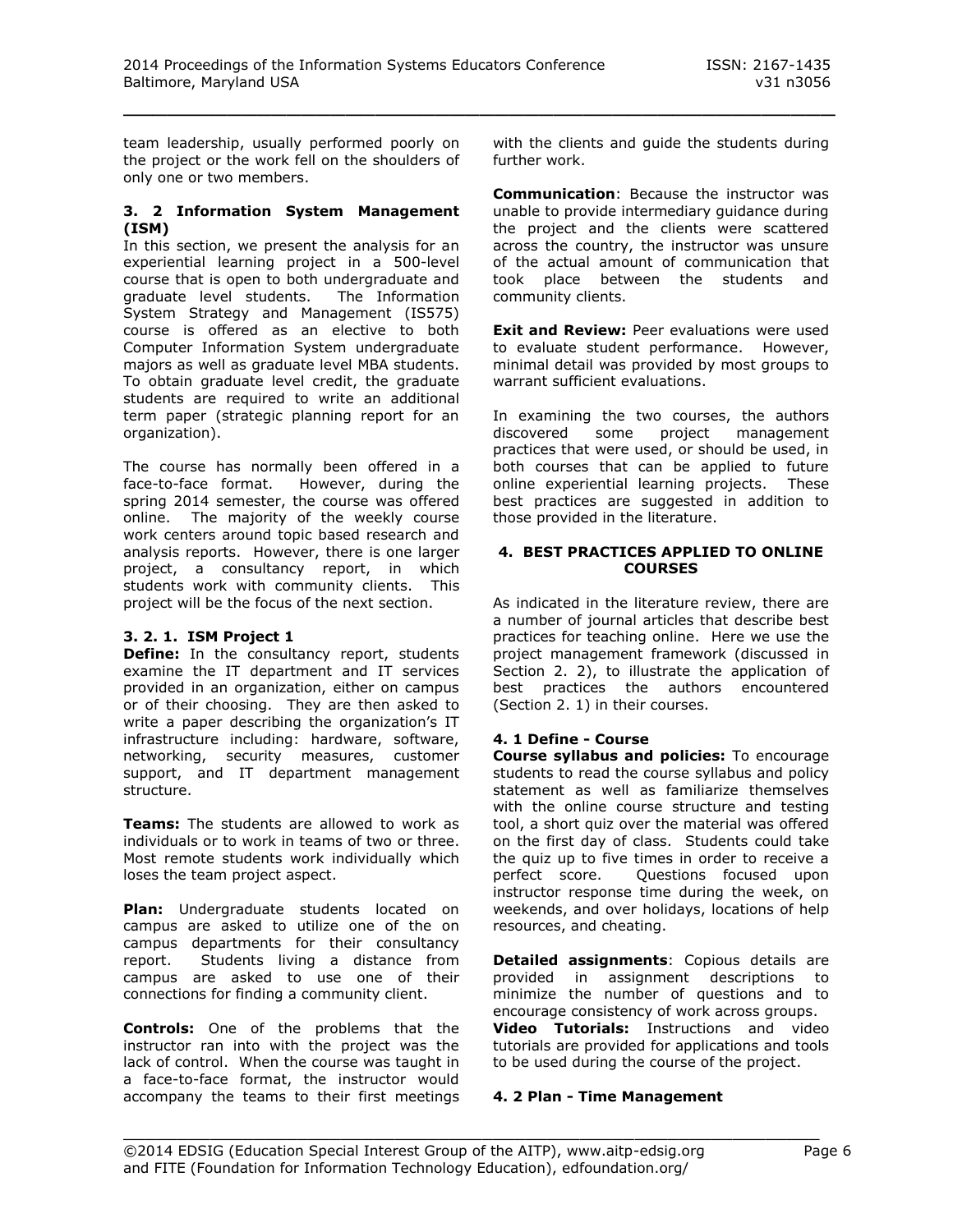**Military time and consistent deadlines:** Military time should be used for deadlines to prevent confusion. Due dates and times should be consistent for project types to help students intuitively know the deadlines. For instance, in the authors' courses, tests were always started on Tuesdays at 8:00 a. m. and closed on Thursdays at 8:00 a. m. , forums were always closed at 23:55 p. m. , and the same for homework assignments and big projects.

## **4. 3 Communication - Frequent Communication in Multiple Formats**

**Frequently Asked Questions (FAQs):** FAQs were created for each assignment as well as the course in general. Students were encouraged to post general assignment questions to the appropriate FAQ for everyone to see. Questions specific to the students' particular situation were asked to be sent directly to the instructor via email, text, or voice. To further encourage the use of the FAQs, a response would be posted to the FAQ and then an email would be sent out to the students notifying them of the FAQ question and response.

**Weekly Overviews**: Each week began with a weekly overview discussing the previous week's graded assignments (including top scores and examples of high quality work) and outlining the homework being assigned that week. Reminders for exercises that had already been assigned, and were not yet due, were also included. For the assignments coming due that week, an estimated date and time for grading completion was also provided. Additional buffer time was always included in the grading deadline estimate so that the instructor could meet the self-imposed deadline.

**Communication for the start of the week:** When possible, the Weekly Overviews were made available on the Friday prior to the start of the week. Once the Weekly Overview was posted, the students were sent an email notifying them that the next week's class was available online if they wished to get an early start.

**Grading deadline communication:** Once the assignment deadline passed, the students were sent an email reminding them when the instructor expected to have the grading completed. If grading was completed early,

the instructor would post the grades and notify the students. If it looked like the grading deadline would not be met, the instructor would notify the students in advance of the grading deadline and provide an updated grading deadline estimate. Sticking with deadlines and keeping the students informed practically eliminated communication about deadlines.

**Communication of progress**: Once the grading of a test or project is completed, the instructor would send an email to the students notifying them that the project had been graded, the gradebook had been updated, where to find the grading feedback, as well as a breakdown of the top scores for the assignment. If the assignment was a forum, the students were encouraged to read particular forums and asked to note specific elements to improve their future work. Letting the students know the top scores and giving them an idea of high quality work has seemed to lessen complaints about grading.

## **4. 4 Team Building and Motivation**

**Group formation:** The process for forming groups, as described in section 3. 1. 1 Group Formation, has been utilized for several years in the MBA course and resulted in very successful groups. The authors have considered applying a similar process to faceto-face projects.

**Bonus points**: Small bonus points were awarded from the start of the class to reward students for exceptional work and extra effort. Students were also made aware at the beginning of the class that bonus points would be awarded for work that went above and beyond the assignments requirements. The instructor has found that the overall quality of course work improves with the early awarding of bonus points.

#### **4. 5 Controls**

**Specified clients:** Utilizing groups with a mix of local and remote students allowed the instructor to work with a local client on a specific project. This also provided the instructor with control over the quality of the projects as well as interactions with the community client.

**Peer evaluations:** A detailed peer evaluation form was assigned at the same time as the group project. Knowing that they would be